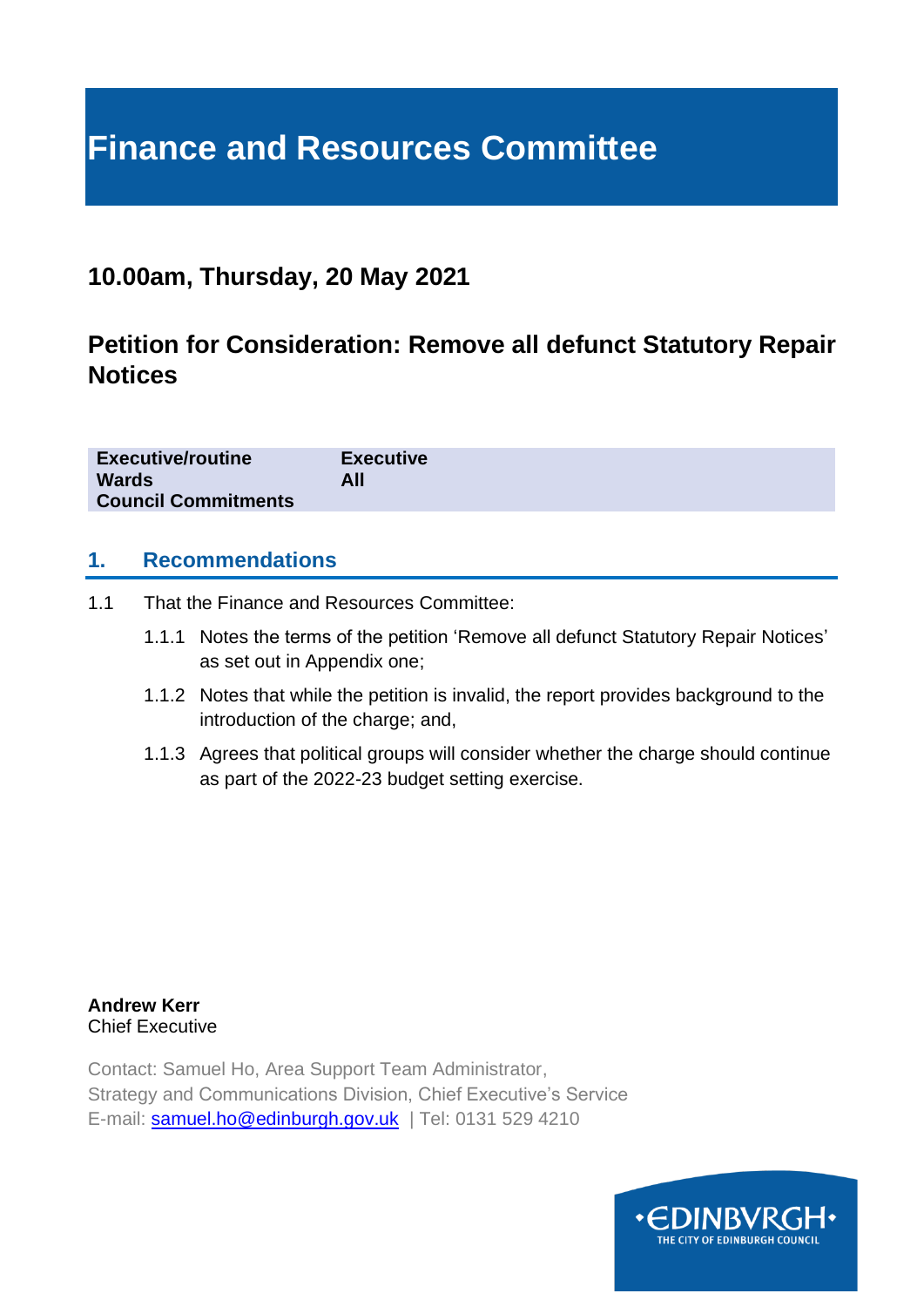**Report**

# **Remove all defunct Statutory Repair Notices**

## **2. Executive Summary**

2.1 The Council has received a petition relating to the current charge for information on outstanding statutory notices. Whilst the petition is invalid, Committee is recommended to note the background to the charge and consider whether it should continue when setting the Council's budget for 2022-23.

# **3. Background**

- 3.1 On 22 June 2017, the Council approved that the Petitions Committee be discontinued and that petitions would be sent to the responsible executive committees or future locality committees for consideration.
- 3.2 A petition entitled 'Remove all defunct Statutory Repair Notices' has been received and is attached as Appendix 1. While the petition has received the level of signatures required for it to be considered, it is not considered valid for the reasons set out in this report.

# **4. Main report**

#### **The Statutory Charge**

- 4.1 On 9 June 2016, the Council took the decision to cancel all Statutory Notices where works had not been carried out but where Notices were still active. Consequently, a comprehensive data cleansing exercise resulted in 11,293 statutory notices being removed from properties across the city. All 'defunct' notices have therefore been removed. This exercise left only live notices on the Property Enquiry Register where debt remains due to the Council.
- 4.2 On 20 February 2020, as part of the budget setting process, the Council introduced a charge to private property owners who request a report from the Council during the property conveyancing process. The report is prepared by the Edinburgh Shared Repairs Service (ESRS) and sent to the requester and includes details of all outstanding debt on individual properties where a statutory notice remains live.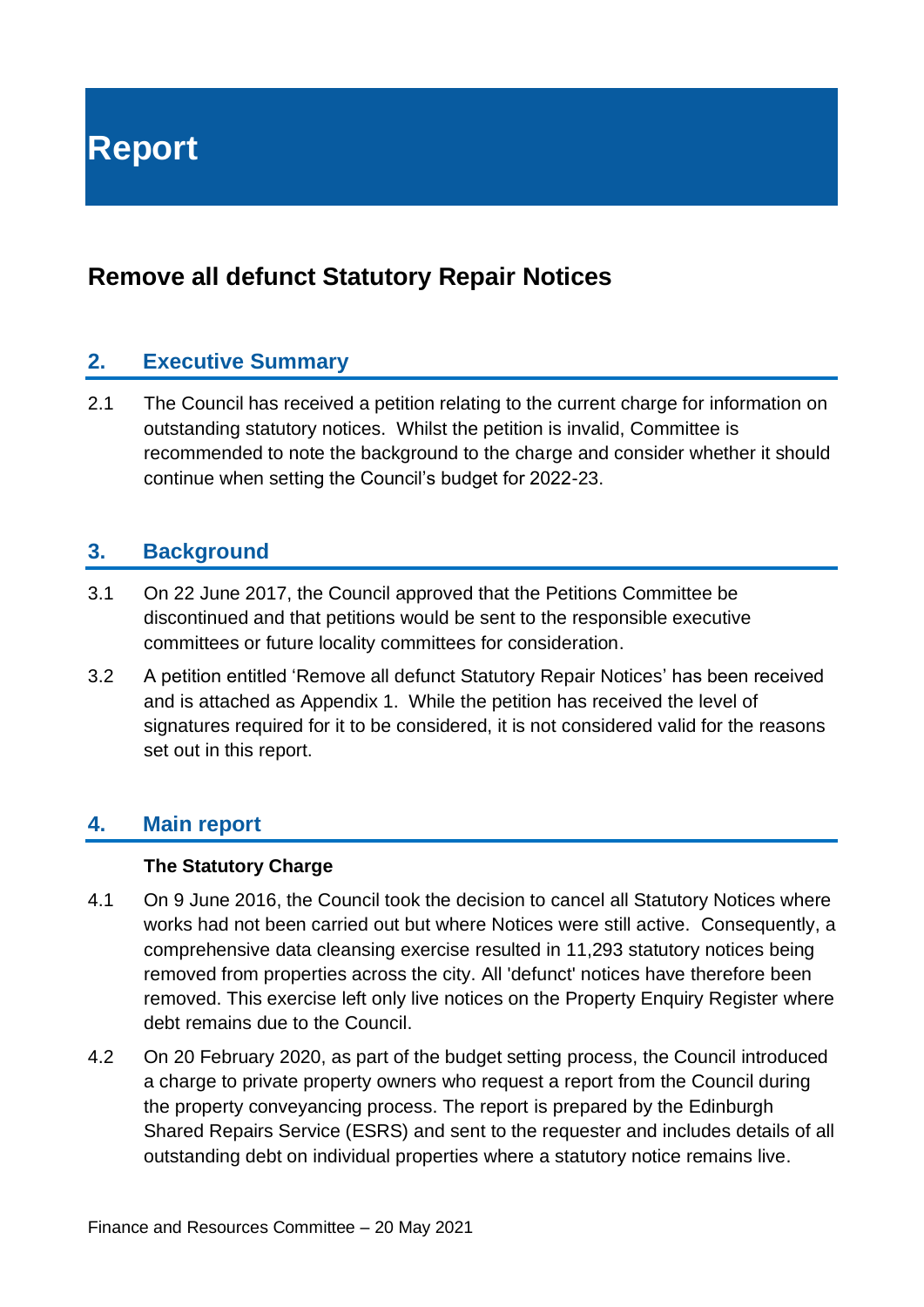- 4.3 The charge of £50 was first approved by the Council, on 20 February 2020, and reconfirmed on 18 February 2021, as part of the annual Budget setting process, with an income target in 2021/22 of £120,000.
- 4.4 The applied charge reimburses the Council for the cost of provision of Statutory Notice Debt Reports whereby it is entitled to levy a reasonable charge for the provision of this information under Section 20 of the Local Government in Scotland Act 2003.
- 4.5 Where a statutory notice has been enforced, the notice will remain active against the property until the associated charges have been paid by all liable property owners in the tenement. Thereafter, the notice is automatically lifted from the Council's financial systems. Notices which are not active are not disclosed on Statutory Notice Debt Reports. To ensure that property owners and conveyancers are aware of active notices against a property, ESRS produces a weekly register of active statutory notices. This register is available on the ESRS web page, this can be checked prior to commencing the chargeable request form. This process seeks to limit, as far as possible, the number of paid requests.
- 4.6 The weekly register lists all properties which have active statutory notices. Each statutory notice is served on the whole tenement, each flat or commercial property within the tenement receives the same statutory notice which includes a reference to the individual address liable for the works, as required by the City of Edinburgh District Council Order Confirmation Act 1991.
- 4.7 The charge is voluntary, and while the process is designed for customer convenience, it does not preclude owners, or their representatives, from requesting information under the Freedom of Information process. The response period for these requests is 20 working days. ESRS recognise that conveyancers often require this information quickly and in a tailored format, while there is no legal requirement for the Council to provide this information out-with standard timescales, ESRS process statutory notice enquiries within 10 working days. This information is outlined under the refund policy, available for viewing prior to commencing the chargeable request form.

#### **The Petition**

- 4.8 The petition criteria states that a petition will not be accepted "if it relates to a decision of the Council or a committee within the previous six month period" and/or "it is a matter already being considered or scheduled to be considered by the Council or a committee". Further, Council Standing Order 30 states that "A decision of the Council or committee cannot be changed by the Council or committee within six months…. unless there has been a material change of circumstances or the Council or committee agrees the decision was based on erroneous, incorrect or incomplete information".
- 4.9 In the circumstances of paragraph 4.8, the current petition is invalid, however, it is recommended that Committee notes the background to the statutory charge and considers whether the charge should continue as part of 2022-23 budget setting exercise.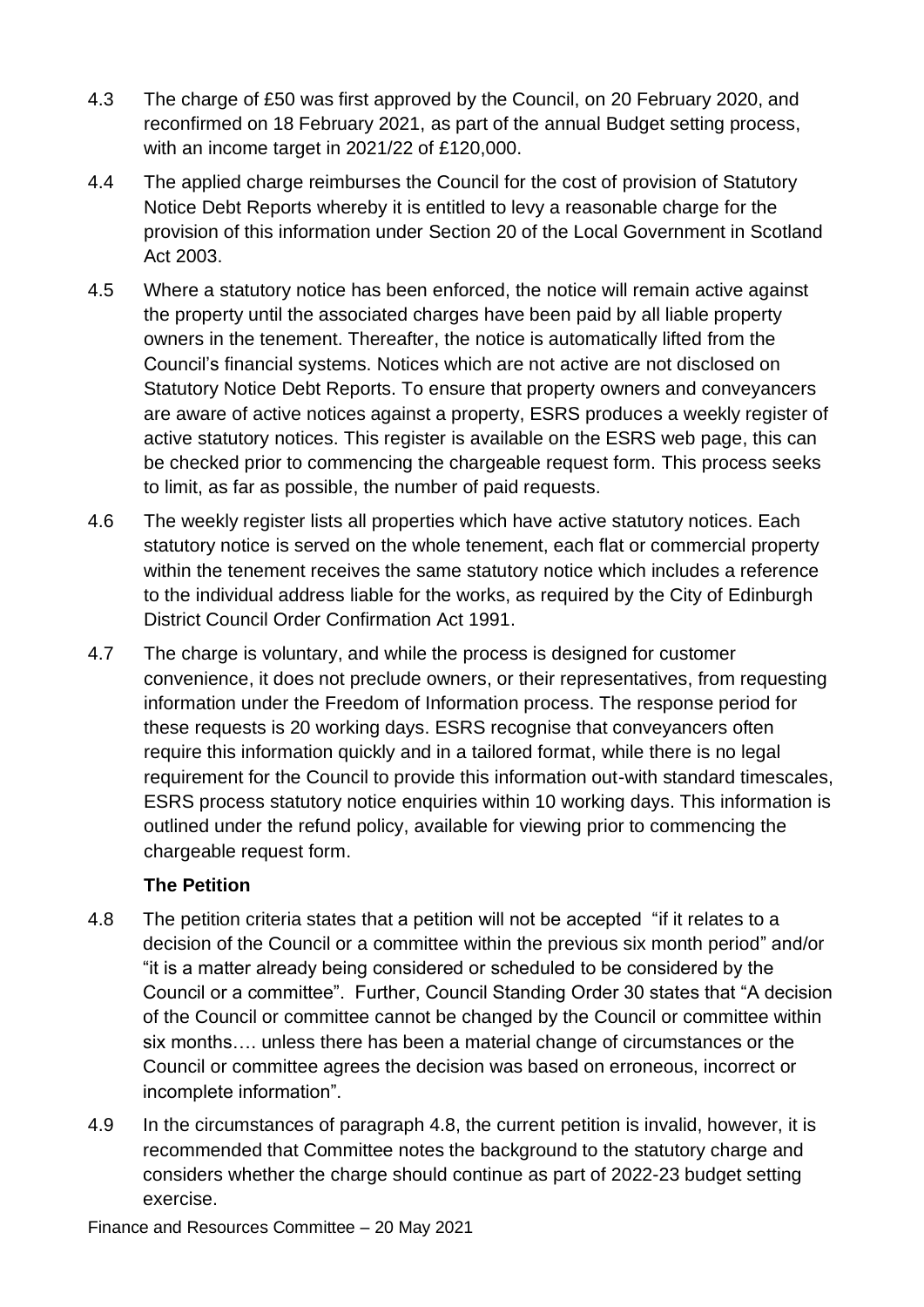# **5. Next Steps**

5.1 Subject to Committee approval, members are requested to consider whether the charge should continue as part of the 2022-23 budget setting exercise.

## **6. Financial impact**

6.1 The income generated to enable reimbursement of the costs incurred in preparation of the Statutory Notice Debt Reports by ESRS in 2020/21 amounted to £81,381 to prepare and send 1,953 reports. The budgeted forecast income for 2021/22 amounts to £120,000. This process also contributes to the collection of outstanding debt to the Council.

# **7. Stakeholder/Community Impact**

7.1 There are no stakeholder/ community impacts arising from the consideration of the petition.

## **8. Background reading/external references**

- 8.1 Minute of the City of Edinburgh Council 22 June 2017.
- 8.2 Item B1.1 Property Conservation Unimplemented Statutory Notices b agenda -[\\_finance\\_and\\_resources\\_committee\\_-\\_090616.pdf \(edinburgh.gov.uk\)](https://democracy.edinburgh.gov.uk/Data/Finance%20and%20Resources%20Committee/20160609/Agenda/b_agenda_-_finance_and_resources_committee_-_090616.pdf)
- 8.3 Minute of the City if Edinburgh Council 20 Feb 2020.

## **9. Appendices**

9.1 Appendix 1 – Petition - Remove all defunct Statutory Repair Notices